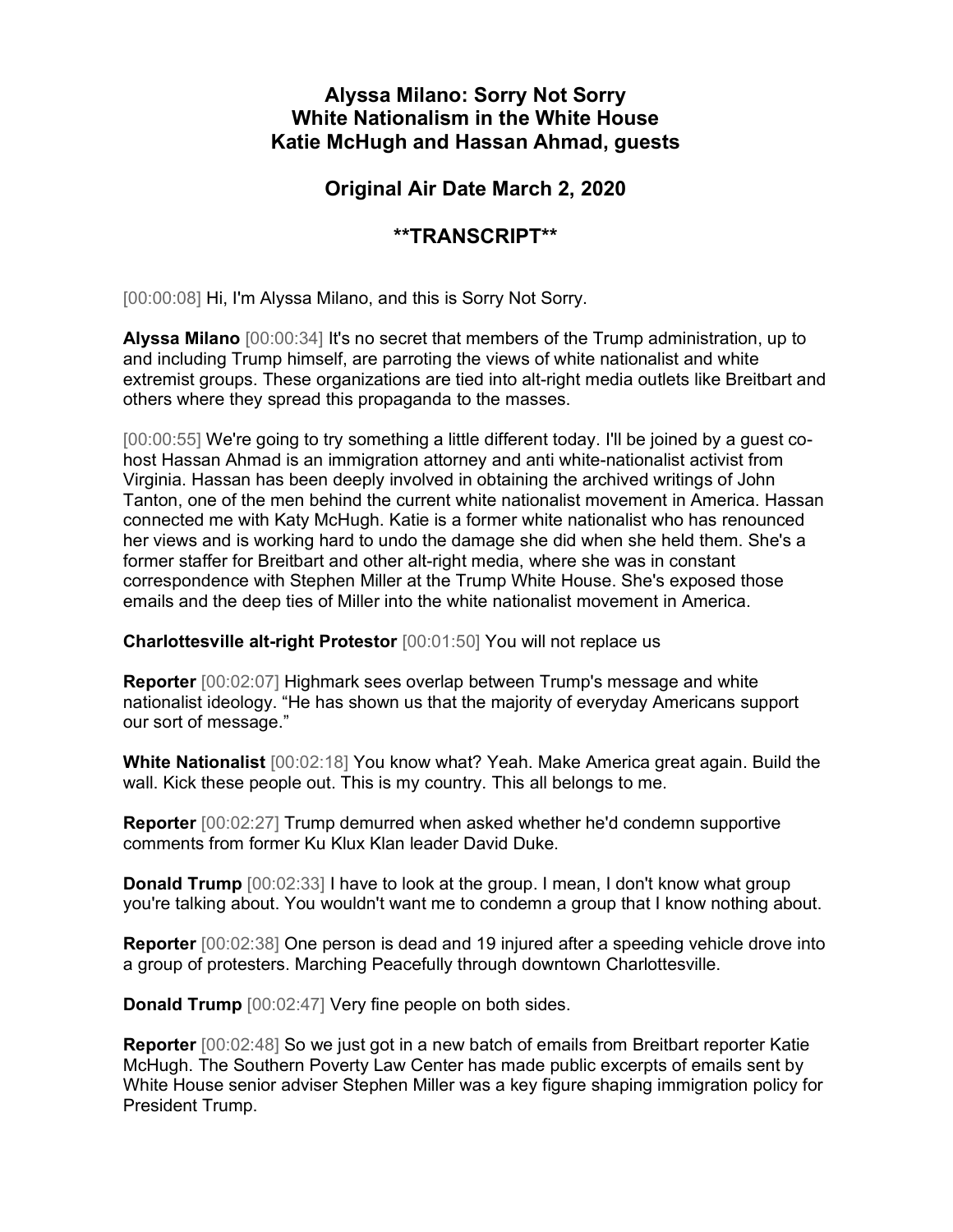Reporter [00:03:06] The e-mail messages were 2015/2016 show Miller support of white nationalist websites and ideology.

Katie McHugh [00:03:15] My name is Katie McHugh. I've exposed eight far-Right extremists in the past 15 months by working with civil rights groups and legendary nonprofits.

[00:03:26] I'm very excited now in this stage of my life to help the most vulnerable in society, including people of color, immigrants, those who practice Islamic faith, and those who this current presidential administration opposes the most and seeks to punish through use of authoritarian policies. Sorry, not sorry.

Hassan Ahmad, Esq. [00:03:45] So, Katie, you spent a bit of time in the alt-right. What is the difference if you can explain to us the between the alt-right, white supremacy and white nationalism? What are some of the core beliefs that you're aware of as part of this movement?

Katie McHugh [00:04:01] Well, I can say I think we should begin with Aristotle here. I don't want to sound pretentious, but everything is on a trajectory. This is also just basic calculus. So one thing Aristotle spoke about was habits. And one thing you witness with the alt-right. Because the media treated them as a trolly humorous force that's just online and it's backing Donald Trump and its young people. The fact is, is that everything that they said, ironically, I'm making air quotes eventually became unironic.

Katie McHugh [00:04:32] So whenever people thought they were quote unquote "trolling" about saying the 19th Amendment should be repealed and you had white supremacist media figure Richard Spencer eventually admitting "no, I don't believe women should have the right to vote." All these MEMEs and things you see on Twitter and the way that these mobs were organized, so much so that they became those almost like blunt force trauma when it came to harassment from media figures. They were not joking. And in the case, too, with someone like Stephen Miller, who's one of most powerful people in the U.S. government, especially, when comes to people who are not white.

Reporter [00:05:07] So who is Stephen Miller and why is it so important that we understand his thinking? Stephen Miller is one of the closest advisers to President Trump. He is the architect of Trump's immigration policy and also has the president's ear on foreign policy matters. Stephen Miller, for his entire career, has had anti-immigrant leanings.

Katie McHugh [00:05:32] For some people affiliated with the alt-right--because it's an amorphous group and doesn't have a membership role if you know what I mean--they viewed nonwhite people and people who practice the Islamic faith. It's not only dangerous individuals, but an existential threat to the country. And this does tie in to eugenics, which unfortunately, America has a very dark history with eugenics and race science and a history which John Tanton drew from and helped shape the anti-immigrant agenda that has sought renewed energy from the emergence of the alt-right and renewed energy from the Trump campaign, and which we now see the full force turned against the most desperate, vulnerable people in the world who are punished purely because of their country of origin, their ethnicity and the faiths that they practice.

Alyssa Milano [00:06:19] Katie, you seem so articulate and passionate and human and when we paint these pictures in our head of the other side we sort of create these villains, I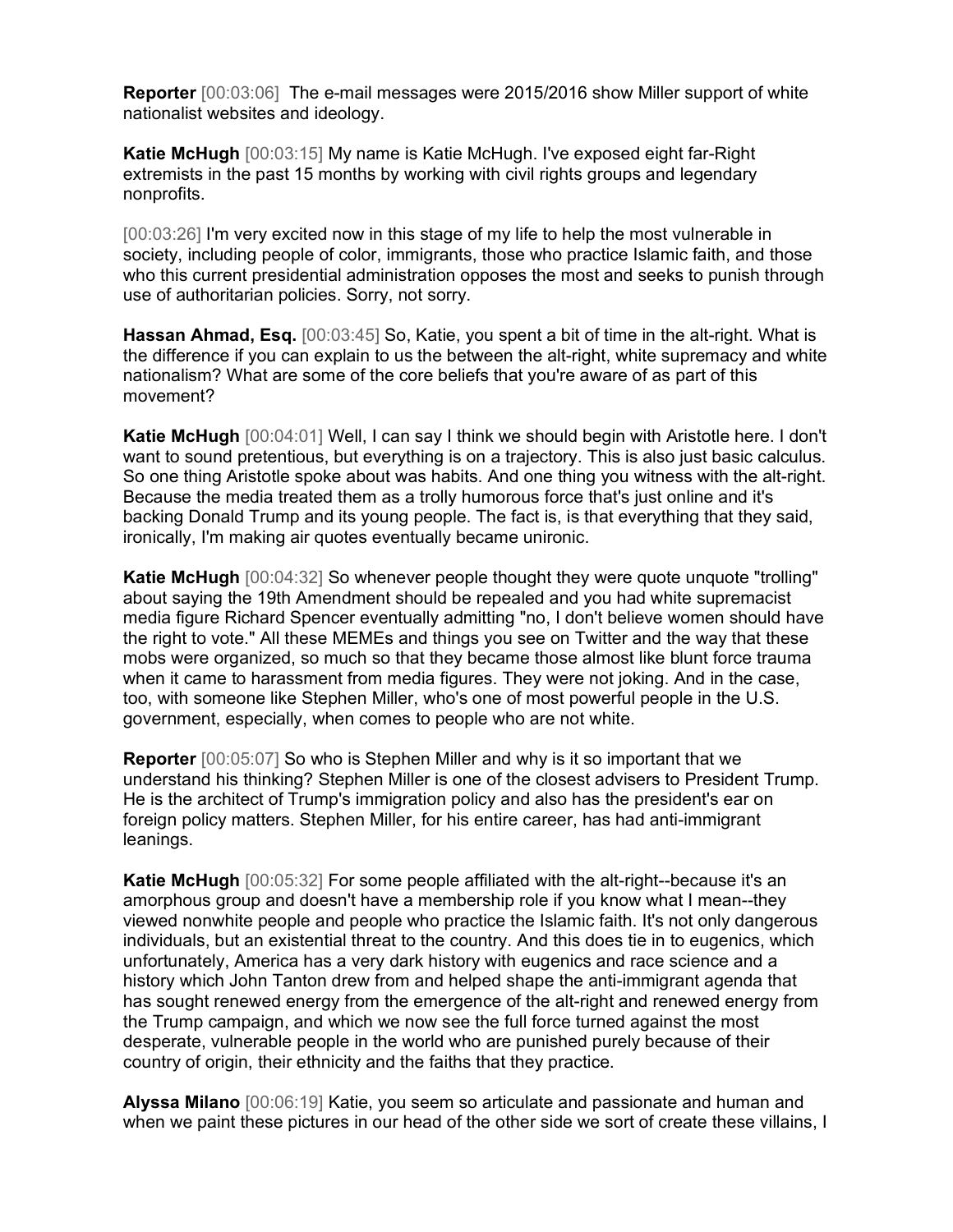think. I want to be respectful for your privacy and safety, but I was wondering if you could talk a little bit about how you got caught up in the movement so that we could have a better understanding as to how other people get caught up in the movement.

Katie McHugh [00:06:45] Thank you for asking that, because I think that everyone's path is different. But mine could help explain some of the groundwork for other young people currently trapped in this who don't quite know how to get out. The alt-right and the far right are very much like a gang. You know, there's a no snitching policy. And I think that many, many young people, especially, let's say Trump does not win reelection in 2020-this year-a lot of young people are going to wonder, "how do I get out of this and how do I reconnect with other people again and have a healthy, loving life full of good friendships, good connections across backgrounds." So I will just say that I'm from Pennsylvania, regular conservative town. And I was raised like-I think the joke is you're born a lapsed Catholic. So that was my upbringing, regular childhood. I was very nerdy, was, you know, constantly reading and I was politically inclined. People always talk about 2004 election. You know, people were very excited about George W. Bush because it's a red county. And 2008, of course, with the banking crisis, things got much more serious. And of course, the Iraq war was still going on. So I was chatting with one of my best friends, her dad and I was regular Republican, fully supporting the Iraq war and the war in Afghanistan. And he said, well, why don't you read this person named Joe Sobran? Joe Sobran was a former senior editor for National Review. He was fired by William F. Buckley because he could not control his anti-Semitism, it ate him alive almost like a neurological virus. And I'm 18. I had never met someone who practiced the Jewish faith, who had a Jewish background, nothing. I didn't understand anti-Semitism. And I was reading this essay that was recommended to me called "The Reluctant Anarchist" saying how all government is evil and the Constitution has already been so violated we just need to go back to something like pre-Articles of Confederation. OK. This is very important to understand is that there is a serious libertarian to far right pipeline, very serious. And the far right, of course, is just steeped in eugenics, steep and utterly discredited, unjustifiable race science. But that is how it begins.

Christian Picciolini [00:09:05] One day when I was 14, I was standing in an alley and I was smoking a joint and a man who was twice my age with a shaved head and tall black boots came up to me and he snatched a joint from my lips. He put his hand on my shoulder and he looked me in the eyes and he said, that's what the communists and the Jews want you to do to keep you docile. That was 14 years old. I'd been trading baseball cards and watching Happy Days. I didn't really know what a Jew was. It's true. And the only communist that I knew was the bad Russian guy and my favorite Rocky movie. And since I'm here baring my soul with you, I can reveal that I did not even know what the word docile meant. Dead serious. But it was as if this man in this alley had offered me a lifeline for 14 years. I'd felt marginalized and bullied. I had low self-esteem. And frankly, I didn't know who I was, where I belonged, or what my purpose was. I was locked-in overnight because this man had pulled me in and I had grabbed on to that lifeline with every fiber of my being. I'd gone from Joanie Loves Chachi to full blown Nazi.

**Katie McHugh** [00:10:38] This also happened to other members of the far right, including virulent anti-Semites. There is one individual who started with the Mises Institute. You would recognize his name if I said it. He is listed by the SPLC as a hate figure, but he started getting into this economist called Ludwig von Mises, and from there went to the Mises Institute. You're introduced to Lew Rockwell dot com. Lew Rockwell used to be a staffer for Ron Paul and is believed that he wrote some of the appallingly racist Ron Paul newsletters. So there is no firewall between these two. And I'm reading Joe Sobran from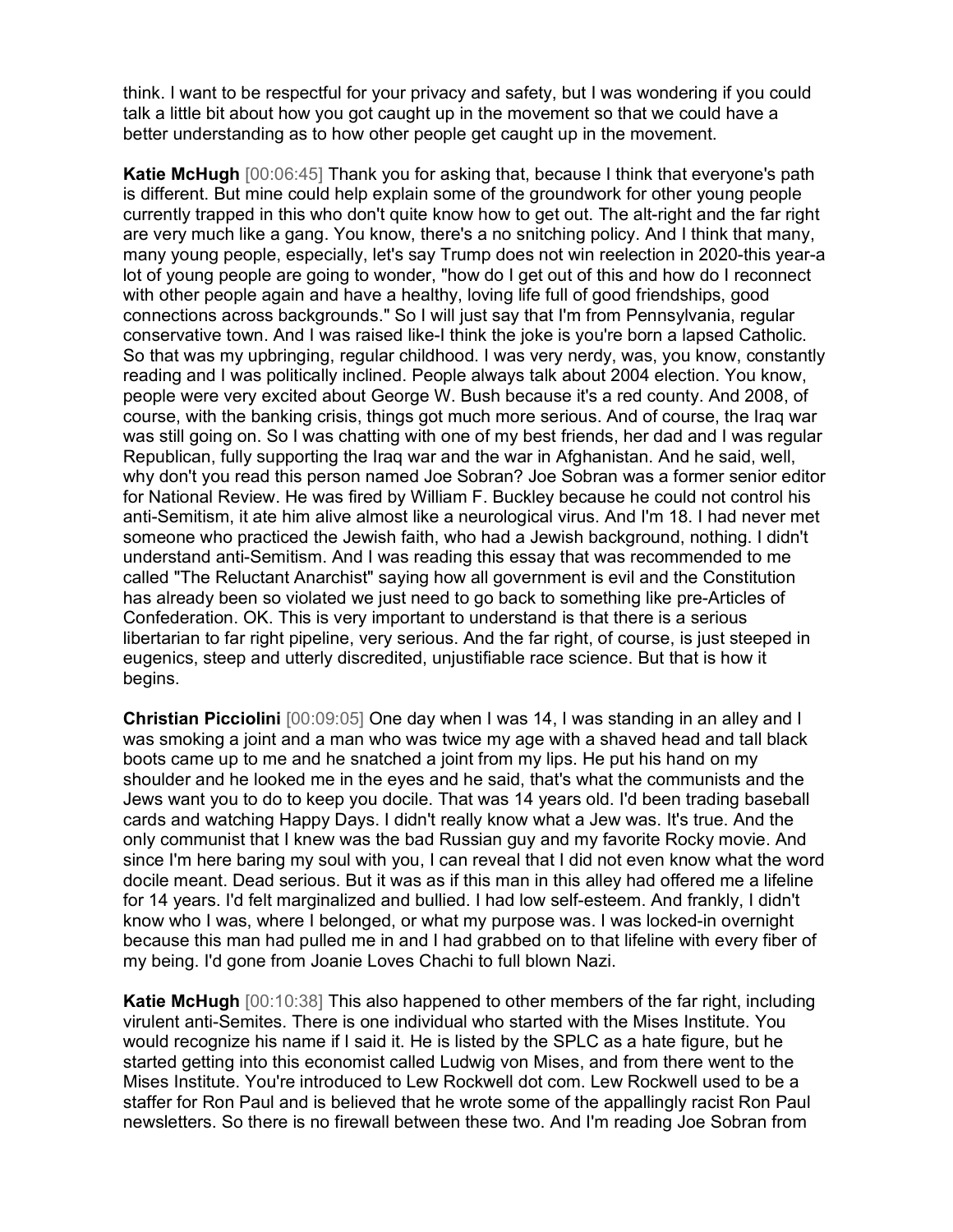the perspective as a Catholic because he has a volume of very conservative Catholic writings. As he deteriorated and became-and this happens to a lot of people in the far right-more and more isolated, more and more bitter and angry. Then he start to talk about topics I did not understand because of course, in school you learn all about the Holocaust. And I was so appalled by this. But again, there needs to be more education on anti-Semitism, especially now with kids being connected to the Internet and understand the implications of what they're reading. Because when I was growing up, there was none of that. No one could connect the dots and explain to young people. This is why it's important to acknowledge history. This is what these words mean and this is the impact it has on very vulnerable communities. So I'm 19 and I'm filling out, just you know, you're filling out internship applications. I fill out one for the Institute for Humane Studies and they ask for your five intellectual influences. I listen, GK Chesterton, couple other libertarian economists, and my first one I listed because I was, you know, like, "Well, I'm trying to be Catholic. I'm try to be a better Catholic," was Joe Sobran. The Director of journalism programs at IHS (Institute for Humane Studies, which is a Koch-funded program), his name was John Elliott. And he reached out to me and said, you're the first person I know that's listed Joe as an intellectual influence. He was a friend of mine. Now, I don't know this person. He e-mails me when I'm in college. 19. What John Elliott meant was that he thought he had found a young person was as anti-Semitic as he was. Not that she was a Catholic and needed to be warned away from the very dangerous aspects of Joe Sobran's writing. So John Elliott carved out an extra funding for me, sent me to The Daily Caller in 2011 as an intern where I started get my first news clips. When I graduated college in 2013-By now, John Elliott was at the ISI, which was a collegiate network. There's a lot of acronyms in the nonprofit world-I went there and then 10 months out of college, I was poached by Breitbart and started working there full-time. John Elliott is an individual that I expose as an unrepentant neo-Nazi, noted, Hitler enthusiast, is what I refer to him as. And so do other reporters who have worked on stories about him. Because you will see within his emails, which I provided, that he is using appalling anti-Semitic language. He is praising Adolf Hitler. He is calling students that he mentored homophobic slurs. And the broader picture is that he is one of many people on the far right who are extreme. Part of the alt-right. Who want to infiltrate conservative institutions for which they have enormous contempt and push them towards the far right and spread out other people who are on the right amongst them so that everyone has what they would call an insurance policy. So if someone was exposed and they were fired you could immediately count on four or five other publications and think tanks to hire them and to speak up against their firing because they violated what they called euphemistically political correctness. That was beginning of the environment and talking to another friend of mine. He said, you know, looking at this, I don't think you ever had a chance. And I unfortunately, I think that's the case for many, many young people, especially growing up. Whenever we see this Trump election, the Pandora's Box has unleashed.

Alyssa Milano [00:14:47] Holy shit.

Hassan Ahmad, Esq. [00:14:48] Yeah, that's crazy. I have so many questions. What other sort of onroads do you see, ways that young people get radicalized and get sucked up into this movement, or get infected by this virus?

[00:15:00] Well, let me start by speaking about my experience, because one of my conservative critics, very strong critic back in the day when I was working for Breitbart, he said, "This is fascinating because unlike most young people who are radicalized in Twitter direct message groups, it seems like Katie was radicalized in the old world way by actually meeting with people." It was sort of a white nationalism 1.0. What we see now is that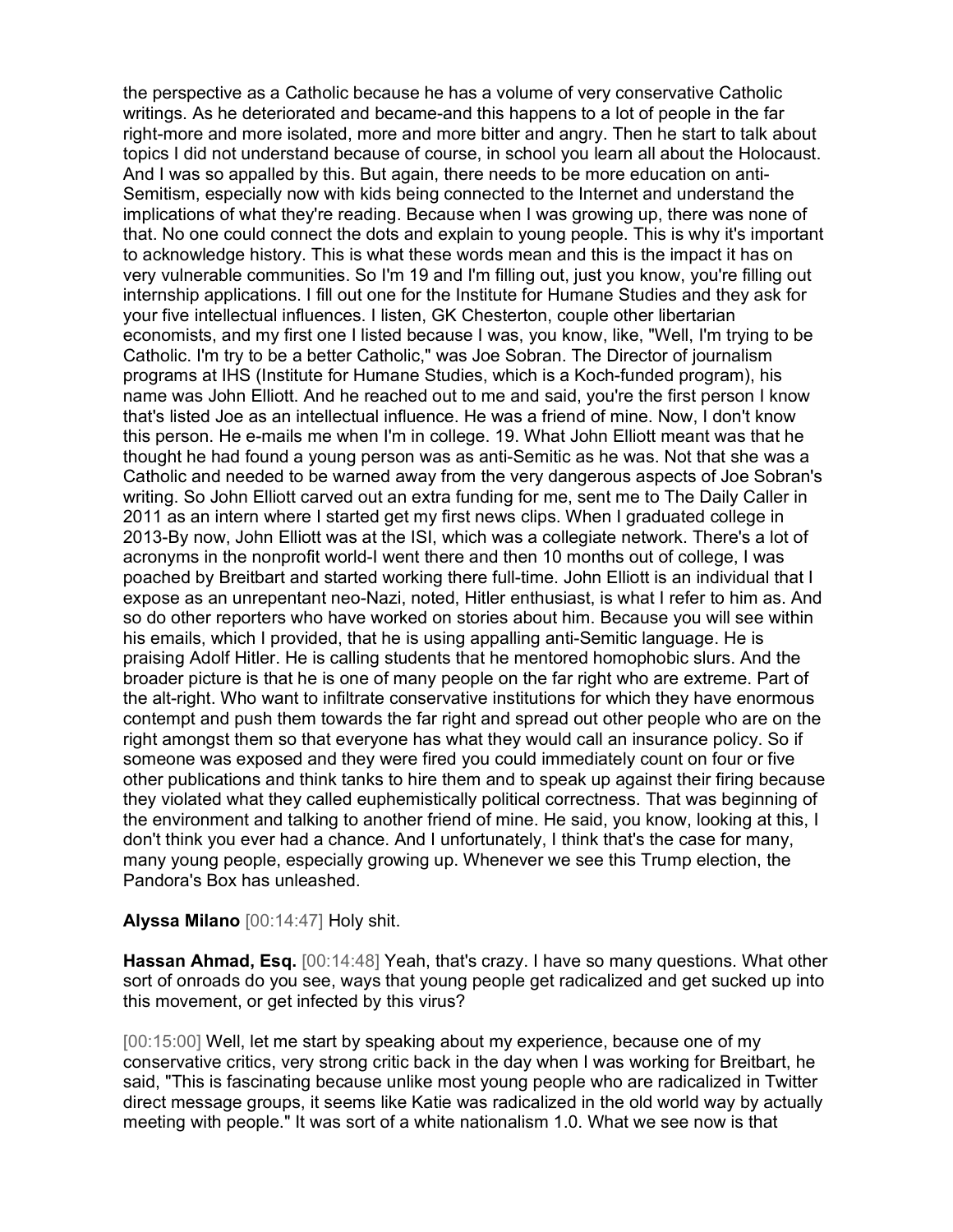people are increasingly isolated. I would say I'm not a fan of parents policing their kids' phones and things like that. As you grow into an adult, you need to learn how to have an internal private life and to grow that way and become yourself. There a great article about this. I'm not sure if it was Vice, maybe Washington Post, but they wrote about how schools are really struggling to deal with the barrage of neo-Nazi and far right propaganda that their students see every single day because it's everywhere. It's on Twitter, it's on Instagram because in your stories, you just click on this and all of the sudden you see this horrific image. One of the popular ones that the Nazis like to use is a crudely drawn gas chamber where someone's faces then there and then someone else is flipping the switch. Yes. and typically the image portrays Trump as the guard and some pundit- and this is appalling. I apologize for describing this, but this is what young kids see-A pundit that they don't like, usually of Jewish descent.

Reporter [00:16:23] This country has seen a rise in violence by white supremacists. That includes the murders of 11 people at a Pittsburgh synagogue last fall. A deadly encounter at a white nationalist rally in Charlottesville, Virginia, in 2017. The murders of nine people at a church in Charleston in 2015 and the deaths of six people at a Sikh temple in Wisconsin in 2012.

**Reporter** [00:16:47] Do you think white nationalism is a rising threat around the world.

Donald Trump [00:16:51] I don't really.

Katie McHugh [00:16:52] That's what 14 year olds are seeing on Instagram. And the reason why is because he's tech companies are unaccountable, unelected as well, of course, and they're not regulated. Of course, we see it didn't open up a whole new age of human connection. Instead, human beings became the product. The people who use these services, Facebook, Twitter, Instagram, Snapchat, places like that. And Twitter in particular is particularly bad because they do not do anything. The terms of service for all these platforms are deliberately vague. So this content can run wild because the more engagement that they get, the more advertising revenue that they make, the more profit that they have, the richer they get. Capitalism is very comfortable with, I'm gonna say like small "f" fascism here because it generates revenue and it also helps tamp down any social movements that would protest against income inequality. The vast income inequality in particular we're seeing now, which is just as bad as it was 1920s right before the horrific 1929 stock market crash.

Alyssa Milano [00:18:13] I have a question. This might seem like a silly question, but it feels right. Give us an idea of what water-cooler talk was around the Breitbart office.

[00:18:22] That's an interesting case because at least at Daily Caller, in my experience, we were all in what we called the bullpen. It was open office. We were able to talk to each other. People throw paper airplanes. People say, "Hey, can you edit the story for me?" At Breitbart, everyone worked remotely. We did not even have a Slack channel until sometime summer 2015. It was a big deal. So it was very isolating. We didn't really get a chance to talk that much. And of course, management is little like, I guess how you call it, like shop talk and chit chat as possible in the such channel.

Alyssa Milano [00:18:57] Yeah I was going to say. Do you think-Do you think that was by design?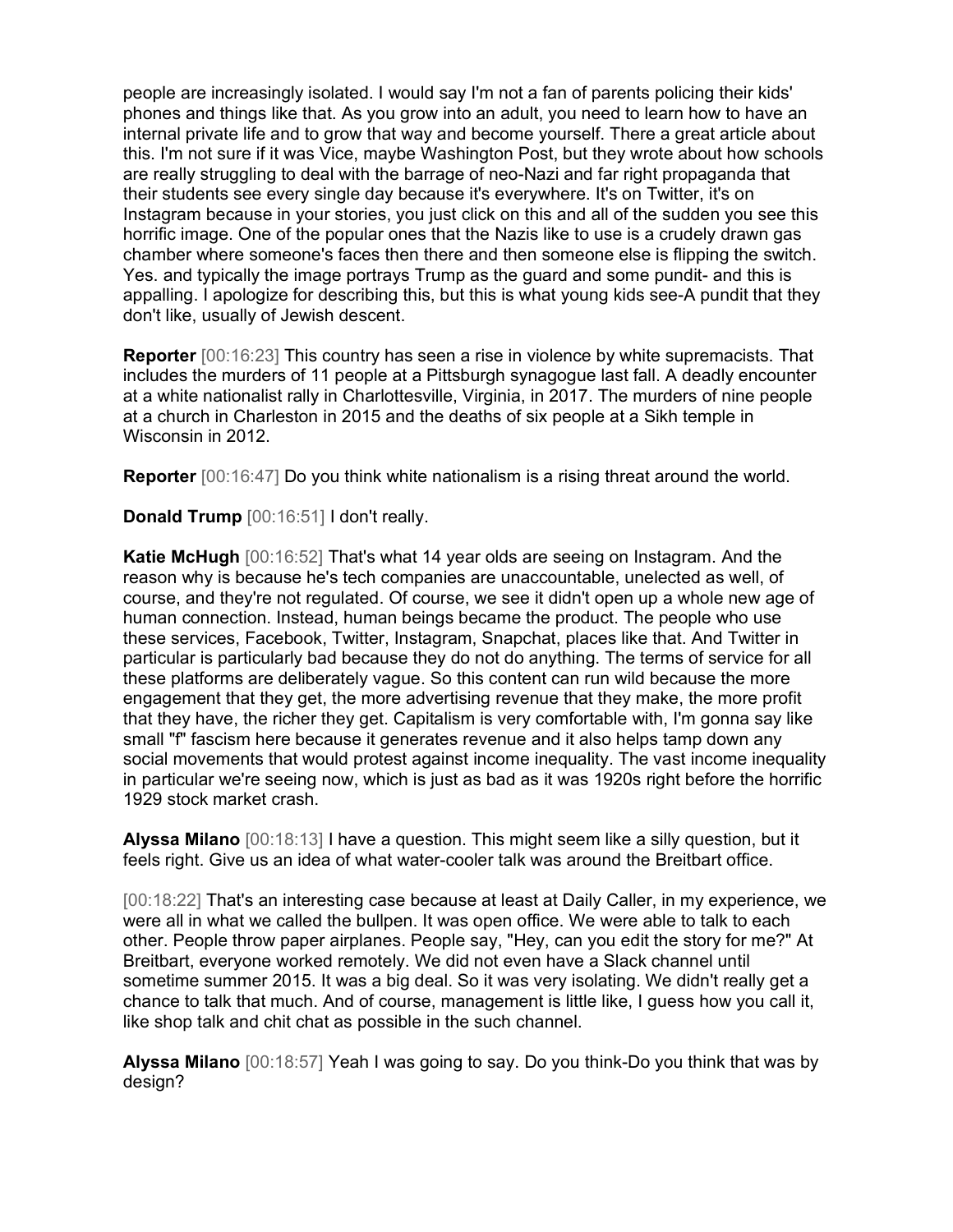Katie McHugh [00:19:00] Oh, yes. Yes. Because they're very guarded company, especially because they've been involved in multiple lawsuits. We were, for example, ordered never to post anything about Shirley Sherrod, who's unjustly fired, I strongly believe, on social media, write any stories about her, or speak about her in the Slack channel, because Breitbart was very concerned that people would take a screenshot and pass it to a reporter who is a friend of theirs and say, "look at this" as a means to speak up about a company practice because they typically ignored all employee concerns. They're very closed off and that's just how some companies operate. And I treat that as a neutral observation. In my case, I was completely alienated. I had to fight not to work seven days a week because that went on for three months. And I said, "I'm running a house. I have multiple tenants. I need to get to a bank. And I also need to schedule doctor's appointments. This schedule is not working for me. And we also did not discuss this before I signed onto the company." So we spoke after I threatened to quit and they threatened to sue me and the nonprofit I was going to work for and they said, "OK, you can work five days a week." So I'm online nonstop. I am working for Breitbart, which is becoming increasingly radicalized. You saw with the Ferguson unrest in particular, and then the Baltimore unrest after the police murders of unarmed young black men. And so Breitbart was speaking in very explicit, derogatory racial tones. Then Trump runs for office. By this time, I'm living in Lynchburg with my boyfriend, who's also a white nationalist. I'm constantly talking to Steve Bannon every day. I am surrounded by nothing but right wing people because I have moved away from my friends for lower cost of living. I do not have a social life. I am on Twitter 24/7 looking for story leads, having my brain pumped full of right wing propaganda. And very importantly, I'm talking to Stephen Miller every single day as he sends me crime story after gruesome crime story and trying to pin that and tie the blame for violence onto an entire vast, vast, diverse group of people, Latino people and Muslims.

Hassan Ahmad, Esq. [00:21:15] What was he like? Stephen Miller? What was he like? His demeanor, his world view. How would you describe him?.

[00:21:22] He was obsessive. He wasn't mean. Someone like Steve Bannon would lose his temper, of course, and start shouting, and cursing people out. Steve would get like very high on emotion. He'd get very excited. And then you get very angry. Miller was not like that. Miller would get very animated when it came to pointing out demographic changes. He got very animated, which I found bizarre at the time. In 2015, after the Charleston, that racist massacre, which was a terrorist attack against the African-American community in Charleston, South Carolina, he did not mention Dylann Roof once. He did not say anything about the nine black victims or their families who lost their lives that day. The only thing he was fixated on was Confederate statues being taken down to say we can't have these hate magnets in our cities. Obviously, they belong in a museum. They shouldn't be prominently displayed as if this is a great public thing that we should revere. That's nonsense. But he talked about that. Not only that, he talked about too how many families who had Confederate soldiers also fought against Nazi Germany in World War Two. Very Dinesh D'Souza, like kind of historical revisionism, which is typical on the right. That's the only way that they can survive by doing what they think and I use the word intellectual very lightly here, but intellectual acrobatics. And so Miller was concerned about that. Also fixate on Amazon for not selling the Confederate flag anymore. And he was very angry. He's like, "well, they still sell the hammer and sickle flag." I'm sorry, but I don't see people adopting the hammer and sickle flag and going out and murdering people who look different than them based purely on their appearance. And he pushed me to write a story about that because, again, this is something I've tried to emphasize in other interviews as well. Miller was introduced to me and other reporters at Breitbart as someone who took direction from.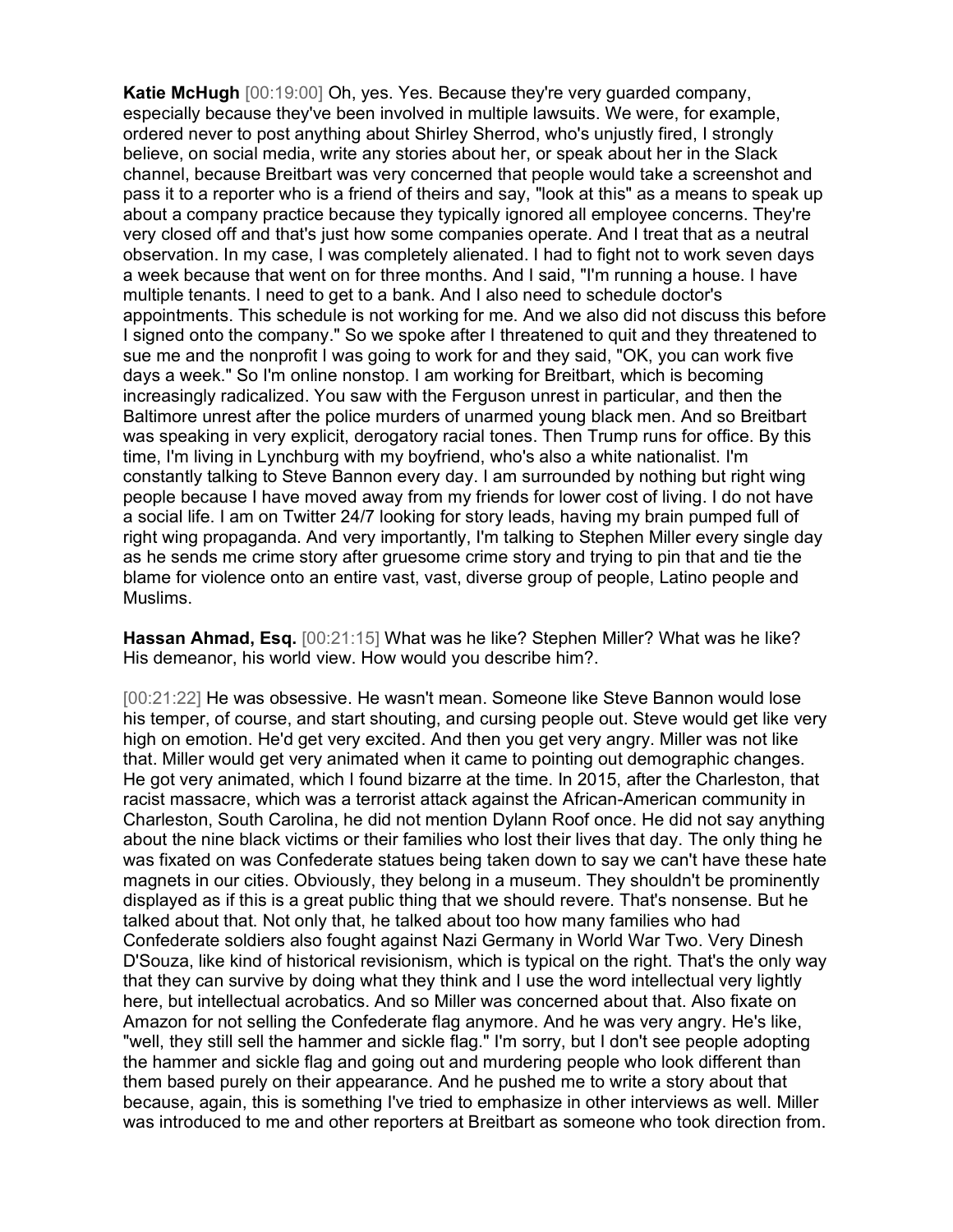Breitbart is completely lying whenever they say that he was just a regular staffer pitching stories, that is incorrect. He was introduced to me by Matt Boyle, our Washington editor with the oversight of Steve Bannon, and editor in chief, Alex Marlow as someone that I would take stories from and take direction from and what's right. And he was editing everything up into including specific words in headlines and story placement on the Web site. If you go to the Southern Poverty Law Center and their first expose on Miller, you'll see that he was dictating editorial coverage at Breitbart. It was very clear from the emails.

Reporter [00:23:58] Today, the White House is standing by Stephen Miller, President Trump's senior adviser, but they are not denying the legitimacy of a trove of e-mails given by a former editor at Breitbart to the Southern Poverty Law Center at the Center says clearly show Miller as a Senate aide before Trump won pushing a white nationalist agenda.

Katie McHugh [00:24:18] And so I have this person who's e-mailing me day and night, calling all the time to say, have you heard this story? Have you seen this? Do you want to write about this. Can you write about this nonstop? I had known normalcy in my life, and my case may be a bit more extreme than other kids. Like at least someone who's a sophomore in high school can go play sports, play a marching band, go home to his family. But there are a lot of people, I think, too we're gonna see this, who are like me, who are completely surrounded by this stuff. And you just get dragged deeper and deeper. And as you radicalize, you try to out-radicalize the radicals, to impress them, to fit into the group, because every human being has a need to belong. So you try to become more extreme so that they admire you and want to include you. And that's de-radicalization and radicalization. I can only speak from my experience. I definitely recommend, especially people in my position, to reach out to the Southern Poverty Law Center and to reach out to groups like Life After Hate. I work with them. They're phenomenal, very compassionate. And there's no judgment. They just want to help you heal because it is traumatic going through any kind of radical group, like any kind of gang. And for you to be able to help other people, you have to heal yourself. So that was my experience.

Alyssa Milano [00:25:39] You're in the thick of this, right? How old are you now? Do you mind me asking?

Katie McHugh [00:25:43] I'm 29, but I was in the thick of it when I was 19, 23 and 24. I was 24 whenever I was talking to Stephen Miller, every day-or almost every day.

Alyssa Milano [00:25:52] Okay, so your life is basically about this movement at this point I would assume, and even if you didn't want it to be Stephen Miller made it difficult for it not to be. At what point did that start to crack for you? What I'm curious about is, was there something specific that made you decide to leave the movement? Was it something that built up after a lot of time? How did that happen?

[00:26:17] Yes, that's a great question. For me, looking back now, I was absolutely shattering under the stress and the radicalization. And just like the pain that comes with isolation- because is like you experience, severe emotional neglect and that changes your personality-I could feel myself becoming very angry, very bitter, very prideful as well, while at the same time being extremely fearful. Your emotions become almost distilled to a base level. But at the same time, that was my source of income, and I respected Bannon at the time. And I wanted to stick with my job. And, you know, it'san election year, you've got to see us through, but as you hit your quarter-life and you become self-reflective and just honest with yourself. Yes, I was definitely shattering under the stress when I was fired.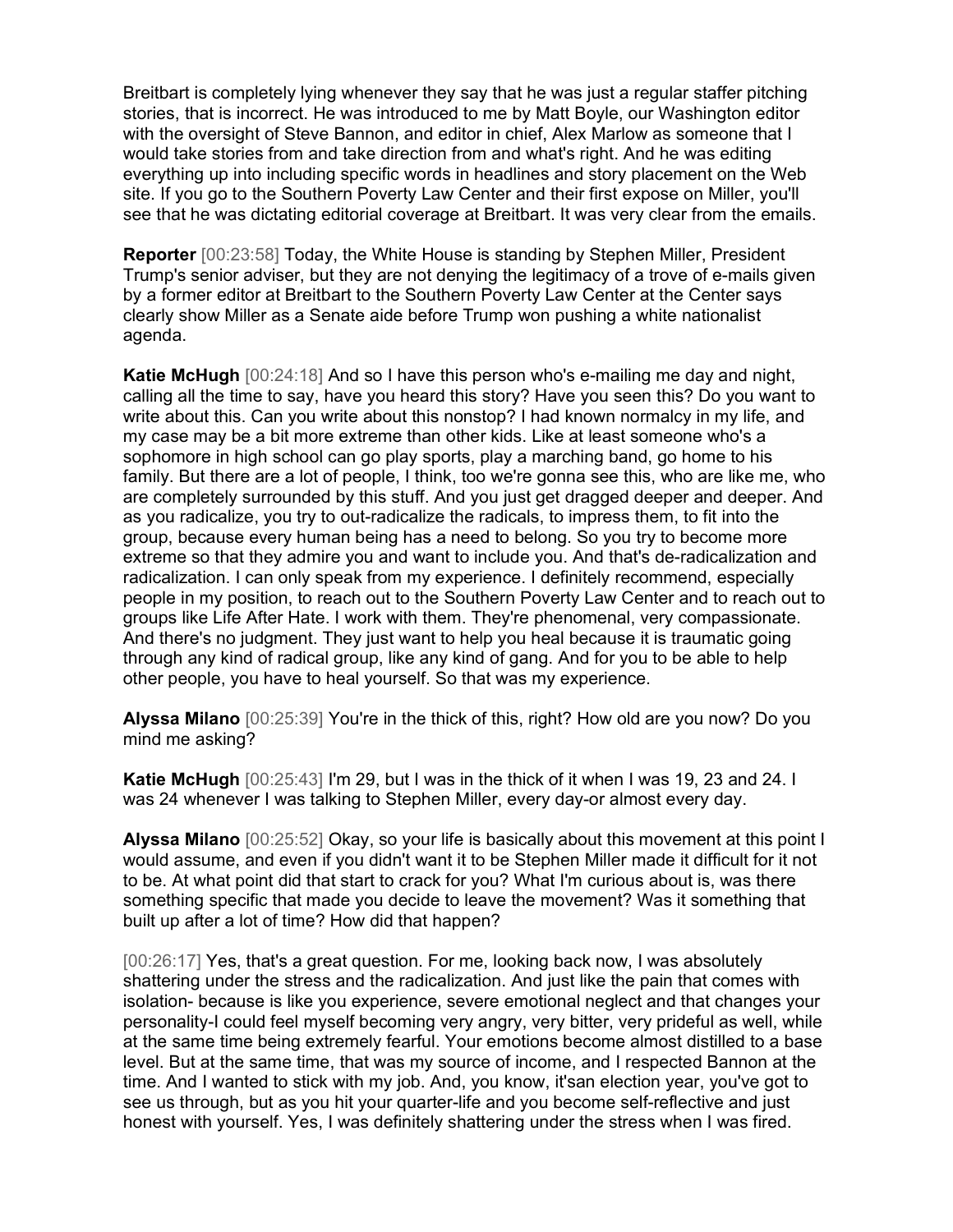They said "she's a disgruntled employee." I'm like, no. Being fired was one the best thing that ever happened to me because I was able to get out of the cult starting to get out of the cult, of the far right and the cult of Breitbart. I've seen a lot of other reporters describe the company as cult-like. And from my experience, it kind of was. So actually, I had a great conversation with Oliver Darcy at CNN. Talking to him, I said, "hey, thanks for bringing the crazy tweets that got me fired up their attention because it really did help set me down on this path of healing." I think Oliver's great and it's a good thing to be aware of yourself and be able to say that. And to just come to terms, say, "Yes, what I did was wrong. And now I'm here to make amends." Unfortunately, it wasn't that easy because I slipped deeper and deeper into the alt-right because they were at that time the only people who were around me. I think I was 25 or 26, didn't know what to do, but I was immediately recognizing that these people were evil. I did not hear about the Charlottesville march until I believe I heard about it on August 1st at a VDARE fundraiser that was held at a Daily Caller editor's apartment. OK, this was August 1st, 2017. And when I heard about it, I was completely horrified. I told people, "do not go. Do not go. People are going to die. People are gonna get hurt." We were on the Internet. What are you.-This is this is crazy. This is madness. Because even though I was steeped in the far right, I was talking at the time, too, to a lot of conservatives who were growing alarmed at this because the alt-right didn't go back into the box after Trump won. We viewed them as sort of like the vanguard to push things farther and farther to just say what they call own libs helped smash through neo-liberalism push past mainstream media and get this who we thought was a working class billionaire in office. Course it's all propaganda. But we believed it at the time. So I denounced Charlottesville for doing this. I was doxxed by Elliot Klein, who went by Eli Mosely as also doxxed by Laura Loomer, bizarrely enough. And I got tons of harassment and attacks and vicious, vile, you know, misogynist, creepy things that they say to women. There were several months where I just was thinking, "OK, what do I do?" Like these people were clearly nuts. So I just thought, "let's try to have a normal life." And so I just picked up waitressing jobs. And that was great. I loved it. You know, I had very diverse clientele. I love talking to my customers. I worked with people of all different backgrounds who were just very, very sweet to me and and protective. It would sound cliche if like I said, "and then I went to go work for restaurants and my eyes were opened." But the fact is, is that I had always been that person. It was like washing the grime off the window. I was like, "oh," I was like, "why did I ever work for that crazy company?" I really should have just picked up and left Breitbart and said, "You want to sue me? Go ahead. I'm out." And just been around normal people because the isolation was really taking even a physical toll on me like it would for anyone. So there was that, and because I'm a researcher, I keep receipts of everything. And I was trying to write about an extraordinarily painful experience I had when I was trying to escape from the alt-right and conservative publications were not interested in it because it was a #MeToo experience. And we also had the Kavanaugh hearings going on and they were already hyper-aggressive towards Christine Blasey Ford. There was another publication which actually circulated my essay amongst members of the alt-right, and I learned about this via email from one of them. So through intermediaries, I approached BuzzFeed. I spoke to journalist Rosie Gray for an extended period of time. Very interesting experience. Rosie's very kind, understanding. But at the same time, I was not satisfied with the profile because I felt it was too focused on me. It was overlong. And that, of course, it's like an editorial decision. And understand, too, I'm not attacking BuzzFeed. I think they do wonderful work. I just thought, "well, I have so many leads for you guys to pursue because we have serious white nationalist problem on our hands." Far right, they're in media and government. I was glad to work with them. And then I thought, I know I have e-mails from Stephen Miller because there was a lot of talk in DC media circles that I had two or three mentioning VDARE and I'm thinking, I know I have more than that.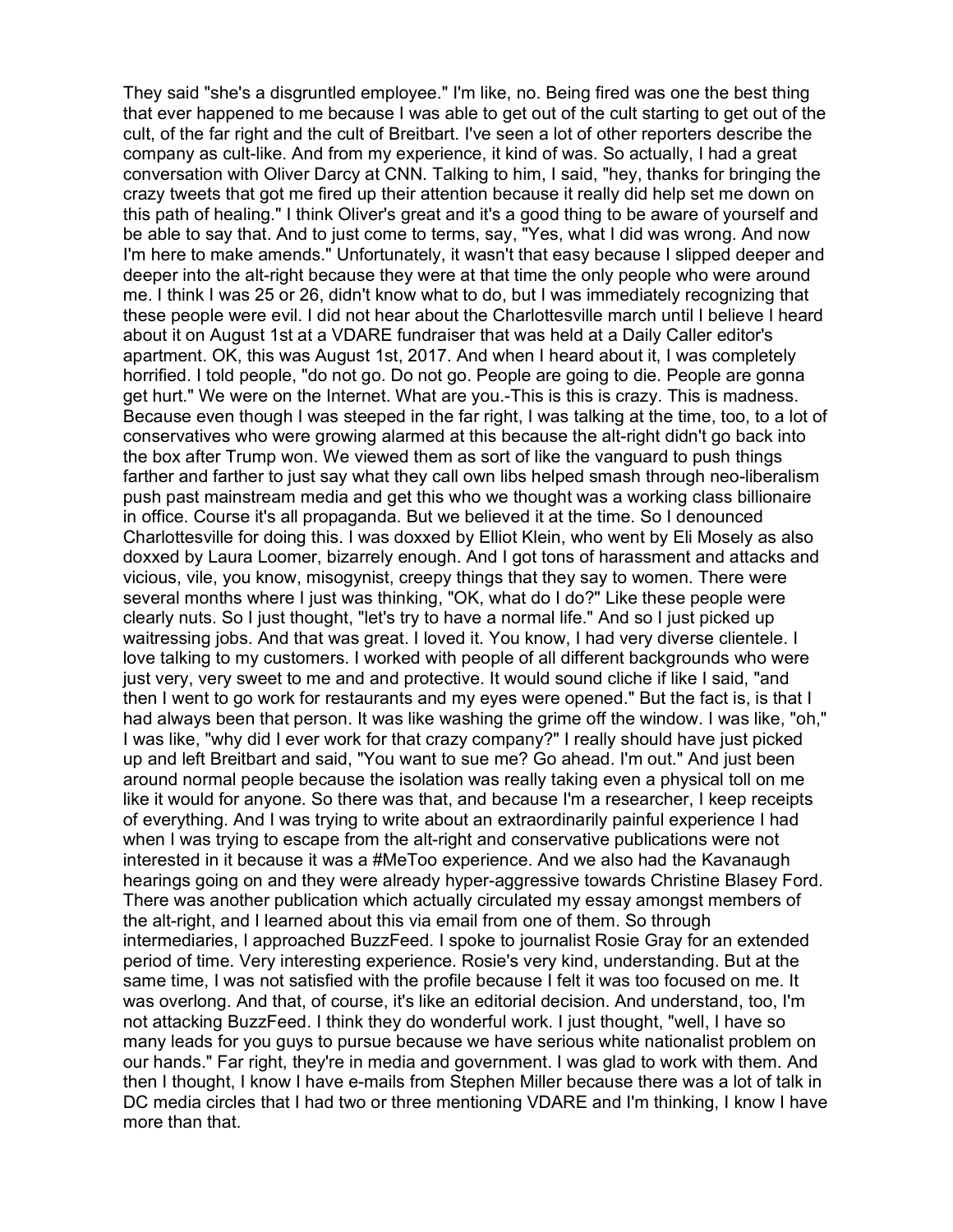Reporter [00:31:33] A trove of e-mails released by the Southern Poverty Law Center show now senior White House adviser Stephen Miller pushing theories from white nationalist sources to far right website Breitbart. In one e-mail dated October 2015, while Miller still worked for then Senator Jeff Sessions, he touts what he saw as the dangers of allowing hurricane victims from Mexico to come to the U.S. "They will all get T.P.S," he writes. That's temporary protection status. He goes on to write, "That needs to be the weekend's big story. T.P.S. is everything." Then he sends then Breitbart staffer Katie McHugh an article from prominent white nationalist Web site VDARE of the dangers of T.P.S..

Katie McHugh [00:32:16] So after the BuzzFeed article came out, Michael Hayden from the SPLC, he e-mailed me and said, "I'm sorry about your pain," because I'd written a little bit about a very painful experience that I had on now-defunct Twitter account. And we started work together on other stories. And I said, you know, I do have VDARE links that Stephen Miller sent, and he was shocked. And so we start working with the SPLC. And I wanted to work with a nonprofit, especially with someone like the reputation of the HateWatch sites and the Southern Poverty Law centers legacy of in part a sticking up for very vulnerable people like African-Americans who want to sue for discrimination. But because their wealth has been stolen from their families since they were brought like for four decades and even centuries. They don't have the means to sue powerful players. The SPLC will sue these powerful players on their behalf. I thought that's really inspiring. And I did not want to give two or three emails that weren't analyzed in context to any for-profit media outfit, even though they might do other good work. But I thought this deserves very serious analysis. So the SPLC went through my emails. They backed them all up on a hard drive connecting Stephen Miller's Hotmail to his Sessions government account, and in total there were almost a thousand which are now backed up on multiple drives. And my hope something I'm talking to the SPLC about is that they will all be released to the public and searchable so that people can look at the very secretive administration and government and especially more officials and see what they're really saying. And I also didn't want them to be two or three emails because I believe that if you're going to be a good source, you've to turn over everything and, you know, be transparent and not edit out your own words. It's like, don't be embarrassed to say that's who I was in 2015. It's okay if that's public. I'm a different person now. The more important thing is to view these conversations with this very powerful person and his ideology, which is not just antiimmigrant, which is how it will be treated, which is very easy for a White House to brush off. But it is steeped in race, science and eugenics and this vile, racist French novel called "Camp of the Saints." All of these things are extremely important to be detailed and explain to the public in ways that make it clear how dangerous this is and how urgent it is that we address it.

Alyssa Milano [00:34:50] You keep using the phrase "race science" and I'm wondering what is "race science?" I've never heard that phrase before.

Katie McHugh [00:34:56] Race science can be best described as a pseudo science which believes that people of different ethnic and racial backgrounds have immutable biological characteristics which place them on a natural hierarchy of above and below. That's not me saying this. This is what people who believe in the term race science believe. They believe that certain people, certain skin colors are inferior to others. And there's even...

Hassan Ahmad, Esq. [00:35:23] Genetically.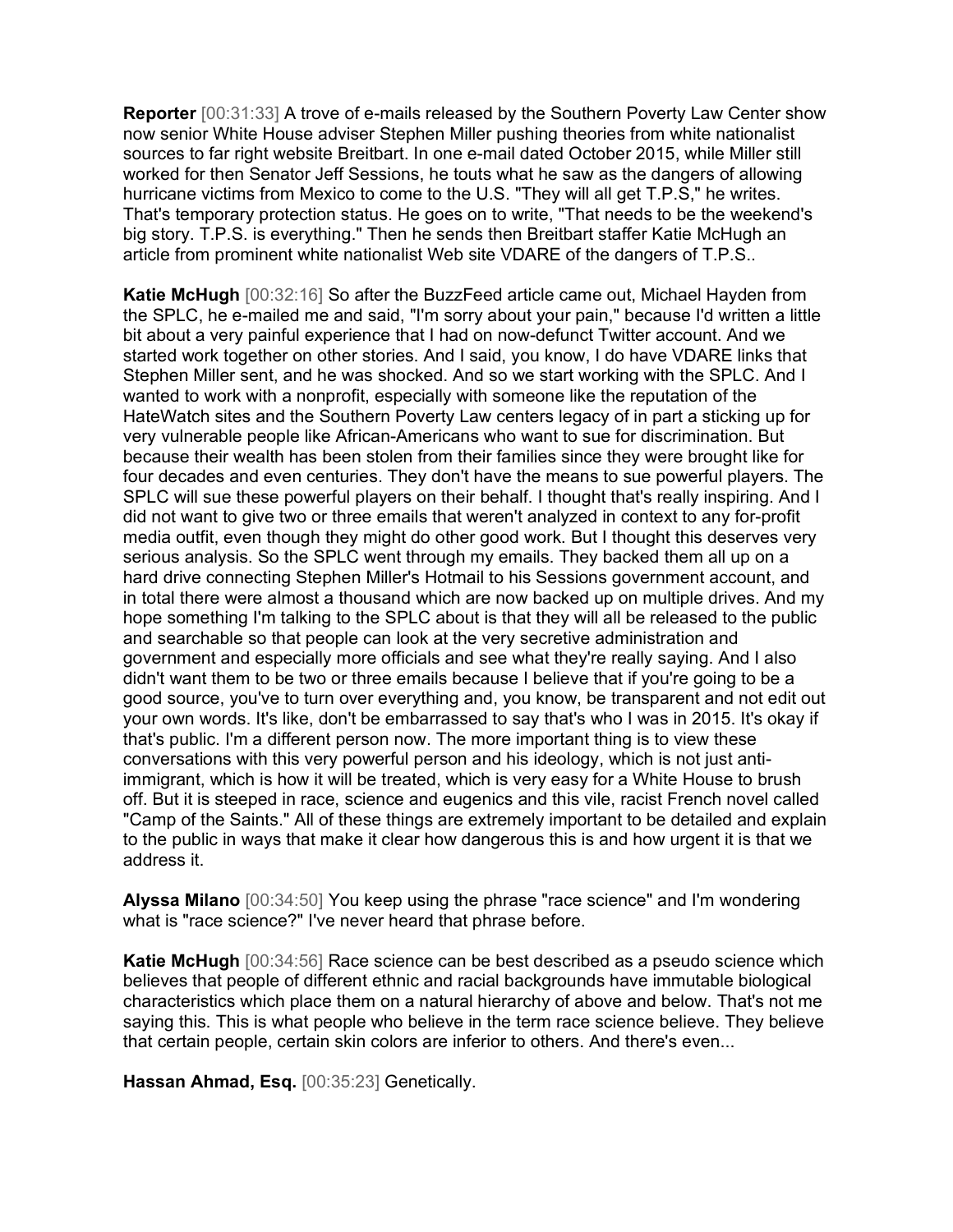Katie McHugh [00:35:23] ... Heirarchy within Europeans because there is a very popular novel in the early 20th century, not novel, book. Madison Grant's "The Passing of the Great Race." And he talked about how the Nordic-certain classes of Europeans-are being subsumed by people like me. The Irish were taking over and by people of color, nonwhite people. And the theory behind race science, too, is that if this certain select group of Europeans, if they become a minority, they will be viciously persecuted, wiped out. And if this certain group declines in numbers, they will take away all the technological advances quote-unquote with them. This is something that's described in an Adam Serwer article in The Atlantic about white nationalism's deep American roots, and it finds fertile breeding ground inconservatism because you always hear conservatives talk about the rule of law, the Constitution. And that's something that we can talk about on its merits. But that's best for the classroom on constitutional law. People who subscribe to race science and eugenics believe that people who are not white are incapable of upholding small government values. They are incapable of understanding the Constitution. And if they're in great enough number then we will no longer have a constitutional republic. You see white nationalist sites like VDARE talk about this all the time. What's a Stephen Miller read? He reads VDARE. Who also writes for VDARE? Ann Coulter, Michelle Malkin. They all talk about demographic decline. And that's what race science means, that people who, because they happen to be from a different background, are not only inferior, but they are a malignant force, which is going to destroy supposedly Western civilization. And Western civilization to these people, the people who subscribe to this discredited evil ideology is that Western civilization is simply a certain group of white people because they believe that culture springs from race.

Hassan Ahmad, Esq. [00:37:24] A sentiment like Haiti is where it is because it wasn't colonized long enough. And this was a statement made by Mark Krikorian, the executive director of the Center for Immigration Studies. You know, there's a whole treasure trove of emails, I think, between Stephen Miller and members of this group, the Center for Immigration Studies, which is one of the groups that is advising the current White House and the current administration on immigration policy. I guess I want to hear you unpack that statement. How does it show proof of the ideology that these organizations are steeped in? And how is that actually turning into policy affecting the lives of millions of people?

[00:38:01] Whenever Krikorian says that saying Haiti would be a much better placed if it colonized enough, he's treating native Haitians as inhuman and furthermore, objects that would be better off if they're put to use by the white man. By saying that if a certain group was enslaved, they would do better for themselves. This is the same argument made for slavery before the Civil War. It is utterly vile and dehumanizing. And I would like to ask why publications like The Washington Post, in the interest of seeing both sides go to someone like Mark Krikorian, who believes that people should be enslaved to better themselves. Ask them that question because there is no two sides about this. There's no room in public discussion to treat people as inhuman, as objects to be abused because of the color of their skin. And furthermore, this is something that the Southern Poverty Law Center and Michael Hayden was very insistent to point out, is that Miller was citing VDARE when talking about ending temporary protected status, meaning that people who had their homes devastated by hurricanes and sought to come to the U.S. to seek refuge should be turned away. And whenever that hurricane hit the Bahamas, you saw that temporary protective status was cut off and desperate people all of a sudden, whose homes have been destroyed, they're standing knee-deep in storm water being told that they can't seek refuge in the United States, they're not welcome here. And these were people of color. This is not a coincidence.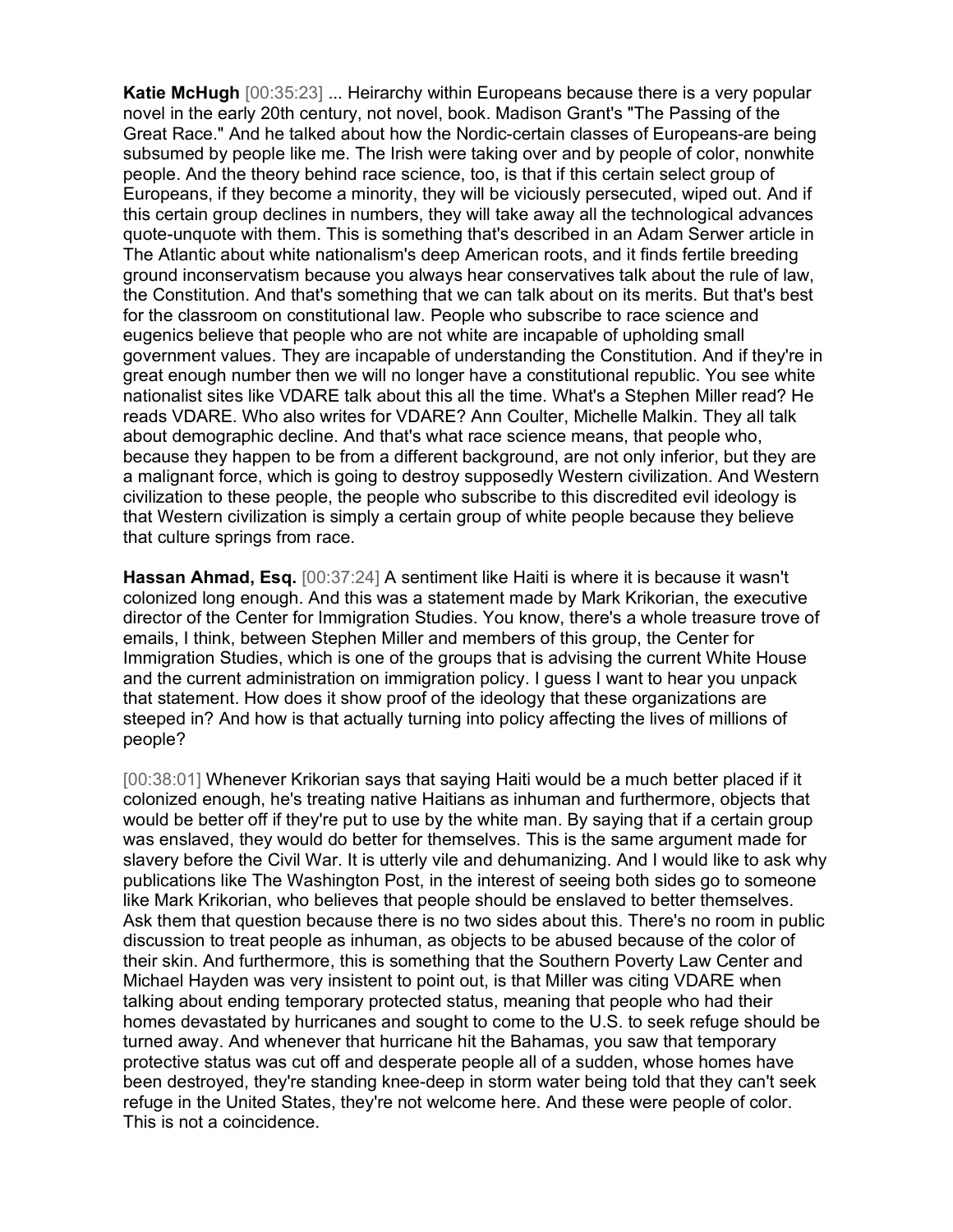Hassan Ahmad, Esq. [00:39:27] Every single policy always affects people of color. Funny how that happens.

Katie McHugh [00:39:32] Yes. Incredible.

FAIR President Dan Stein [00:39:34] Got these folks there. Most of them were in their 30s and 20s. Yes. Many of them came when they were very young. But the problem is, it's an arbitrary amnesty program and the Republican base and FAIRfair will not accept any legislative amnesty for this group unless the Democrats come forward and meet the administration halfway on Donald Trump's very specific promises during his campaign to secure the borders, build a wall, interior enforcement and cut chain migration.

Hassan Ahmad, Esq. [00:39:59] The fact is the Federation on American Immigration Reform and the Center for Immigration Studies and Numbers USA and over the years, a number of other organizations have singularly and collectively created this entire framing of the immigration debate. And now they have somebody in the White House who is able and willing to execute these plans that have been forged over the past 40 years.

Hassan Ahmad, Esq. [00:40:26] You mentioned something about the "Camp of the Saints." I actually have a copy of that book and I actually trudged my way through it and actually read it. It's a shockingly racist novel, but I'm curious to hear your thoughts about Stephen Miller's and/or Steve Bannon's affinity for this book.

[00:40:43] Stephen Miller, I believe, introduced it to Steve Bannon because Bannon did not start talking about it on his radio show until Miller was e-mailing both of us about that book. This is a book in which a man of color, Indian descent, is nicknamed the Turd Eater, in which a woman is raped to death by refugees and is implied to have enjoyed it. It is one the most disgusting things. I've not been able to trudge through it. I should at some point, and I had never read it. It was on the bookshelves of many far right people that I knew, because it's some sort of token for them. I was actually told not to read it because it was too violent by men in the movement. But it struck me as curious that someone like Miller would know about this book because the only people who I knew about it were other white nationalists like Peter Brimelow, like other people whose names will be revealed this coming year.

## Hassan Ahmad, Esq. [00:41:34] Right.

Katie McHugh [00:41:35] And he was pushing it hard behind the scenes and also pushing it to Bannon and pushing it to Julia Hahn, who is now special assistant to the president. Hahn wrote many stories referencing Camp of the Saints. And always, was always trying to tie it to Pope Francis by saying because he want to welcome refugees into Europe in 2015, whenever that huge wave was coming from the Middle East and from Africa in particular, that the Pope was opening up Europe to its doom, basically. That's how they viewed it -as an existential crisis- because they thought that white people would decline in number, would be attacked. And there was also an element of huge Islamophobia in there, because all of a sudden there would be the mysterious "no go zones" popping up and that they'd try to enforce Sharia law and secular European countries. Just tremendous paranoia stemming from a fevered reading of this book and how Miller would always reference it from the point of nonwhite people are here to take over the continent and extinguish white Europeans.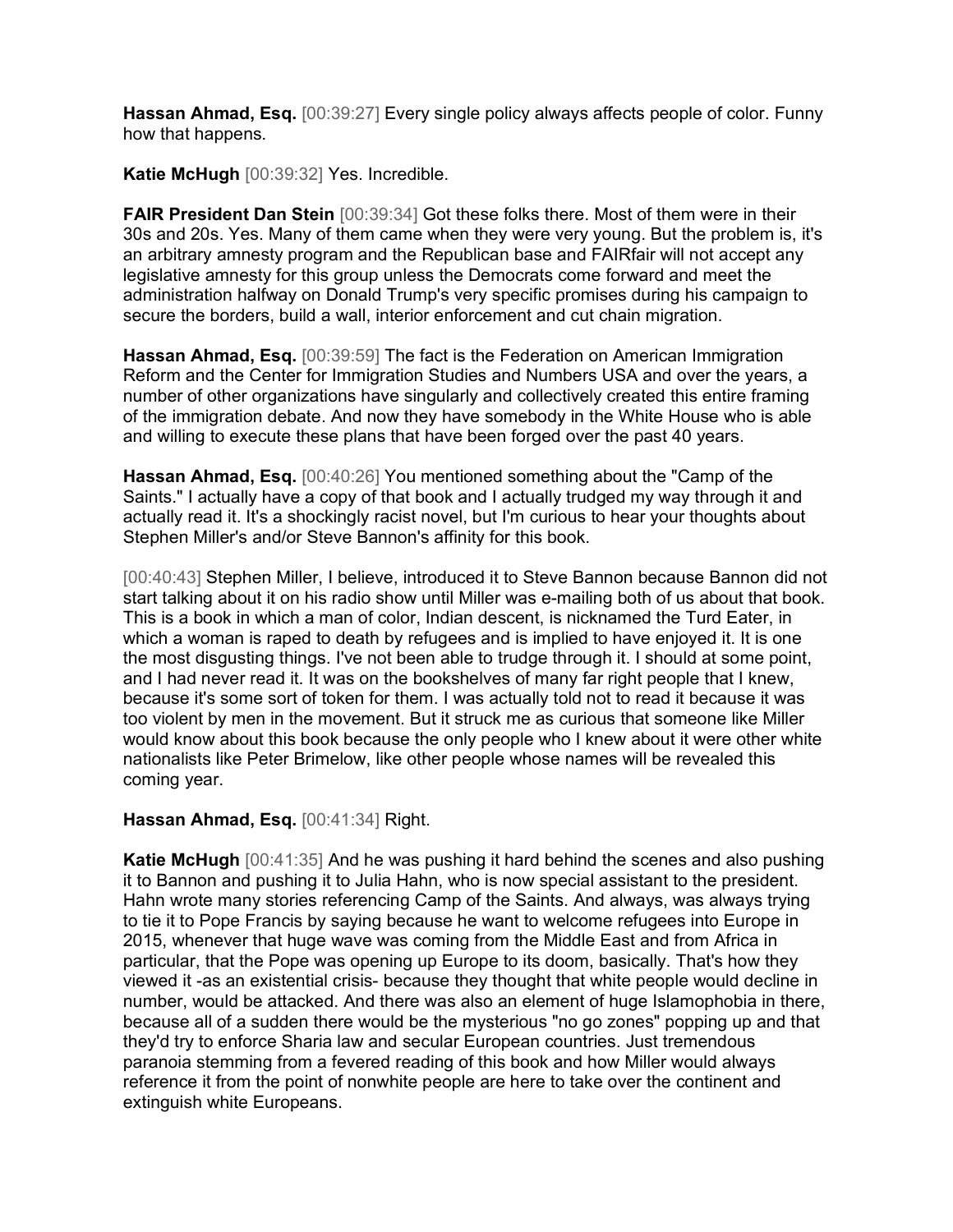Hassan Ahmad, Esq. [00:42:34] And it's a novel. It's a fiction novel, but I guess it's attained some sort of cult classic status amongst the alt right. But reference to it and reliance on it within our own government is extremely concerning to me.

Katie McHugh [00:42:49] It is terrifying because VDARE does a great deal fundraisers because they have to limp along and keep their website afloat. And so right now they've praising Miller since the e-mails were released saying "We're glad he reads VDARE he needs to read more of it." And they're doing a raffle right now, giving away. I believe it's 20 copies of Camp of the Saints to one lucky donor or to 20 lucky donors. So they're proud. The father is very proud that this vile, violent book is determining racial policy because immigration is racial policy now in the U.S.. And I'm baffled as to why other reporters and other people from the media have not been asking Stephen Miller very basic questions like "Do you read VDARE?" "Have you read Camp of the Saints?" And he can't say no because he clearly has, according to the e-mails. I really feel that many media outlets have dropped the ball here, and I believe it's in part because Miller grants some access to the administration. We haven't had a press conference in over 400 days, have we? It's been some time. The administration is playing a lot of the press for fools right now, and the press is not willing to ask, "why are you praising Calvin Coolidge'ss 1924 Immigration Act whenever that same act was praised by Adolf Hitler for its eugenic qualities?" Why don't we ask these very important, very basic questions of the people who wer"e not elected? For all the talk about deep states it's like "Miller wasn't elected." He's a bureaucrat. He's an adviser. And why is no one holding them accountable? This is an election year. Do we really want four more years of separating children from their parents because they happen to be born in Mexico?

Alyssa Milano [00:44:24] Nope!

Katie McHugh [00:44:25] Is that what we want?

Alyssa Milano [00:44:26] I think that a lot of people think that this place that we're in right now with separating parents from children and the discrimination and the racism and xenophobia is because of Donald Trump. Not that he is a result of all of those things that existed beforehand and that this has been perhaps a very systematic long journey to get to this point. And Donald Trump is basically just the mouthpiece for it. How do you feel about that? Do you think that this has all been a very premeditated process to get us to this point?

Katie McHugh [00:45:09] Yes, I agree with Hassan that this has been decades in the making. They have been working on this, the far right, for a long time, going back to Calvin Coolidge, going back to Madison Grant, going back to John Tanton. And one of things Tanton was very concerned about was population. And he tied that to immigration, which is why he founded the Federation for Immigration Reform in the late 1970s.

Rachel Maddow [00:45:32] Fair was founded in 1979 by a man named John Tanton. Around the time he started fair, John Tanton was writing stuff like this, quote, "To govern is to populate. Will The present majority peaceably hand over its political power to a group that is simply more fertile? As whites see their power and control over their lives declining will they simply go quietly into the night or will there be an explosion?" For nine of the first years of its existence as we've reported on the show, John Tanton's FAIR Organization received more than a million dollars in funding from a group called the Pioneer Fund. The Pioneer Fund is an outfit that bankrolls all sorts of controversial research about race and intelligence, essentially aiming at proving the racial superiority of white people.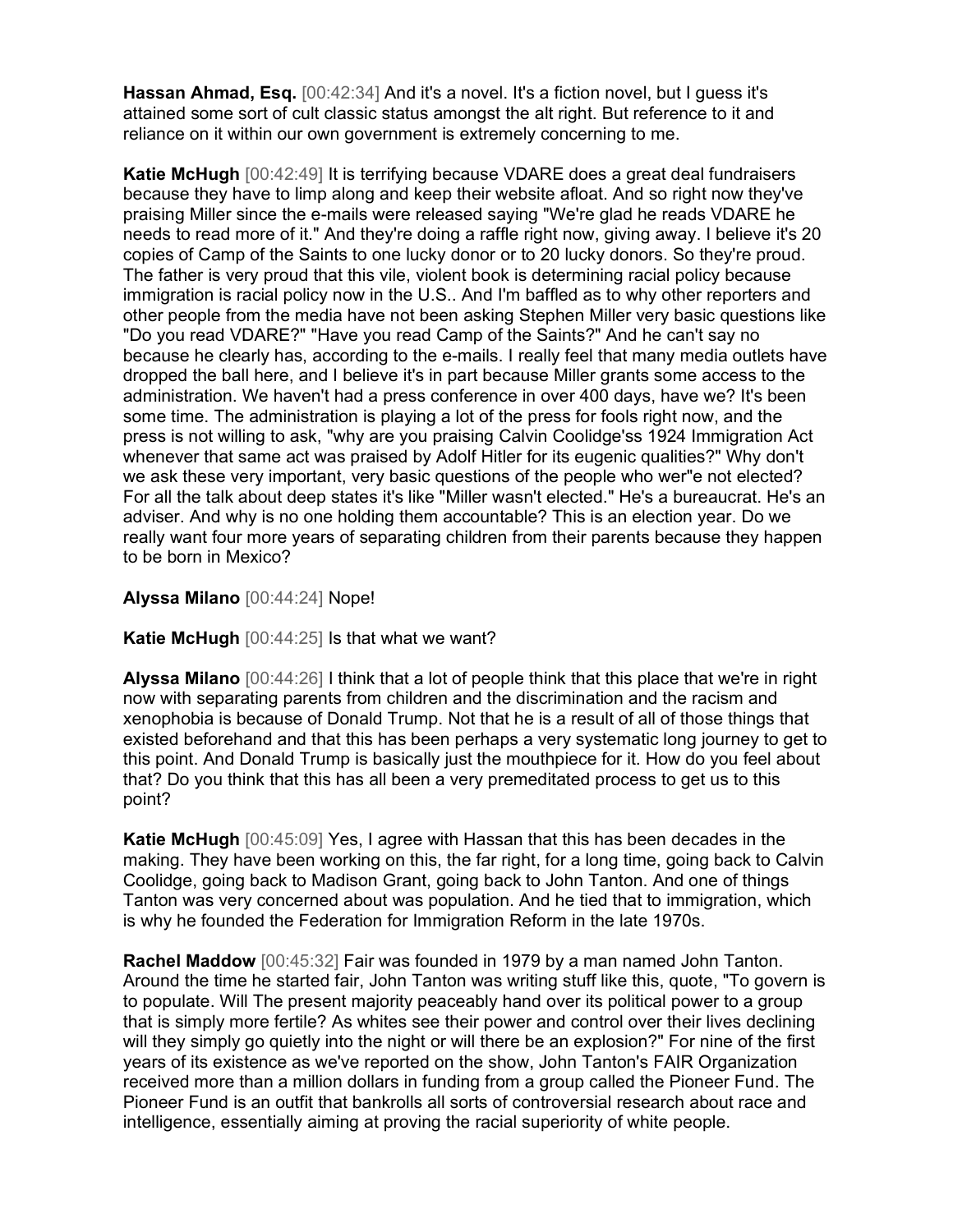**John Tanton** [00:46:12] We all know about the exponential increase in this taking place in the last hundred years or so. And the same thing happens each year in the build up of bees in the hive. But the thing we don't notice about human population that we see in the beehive is that there's an exponential increase towards the end of the year. This time of year, the worker bees are throwing the drones out to starvation and the numbers are going down to maybe about a tenth of what they were during the height of the season. They'll stay down there at the bottom of the bell shaped curve until they build up again the next spring. So it's a cyclical thing that's normal and raises interesting questions about the human enterprise.

Katie McHugh [00:46:46] And before that, he and his wife, Mary Lou, they were funding Planned Parenthood outfits as a way of they called it passive eugenics to encourage women to have fewer children. And if you're tying that to immigration, immigration in the U.S., it's always been caught up in racial quotas, especially before 1965. Whenever Ted Kennedy and the Hart-Celler Act was passed, part of the Great Society Remaking of the American Society, basically. Donald Trump, it's not coming solely from him. Again, it's been decades in the making. And one of the ways I heard the far right, especially prominent members describe Trump and unfortunately I may have coined this term. It was a phrase that we all said to each other and used was "Trump is a vehicle and we know how to drive." Because Trump, to me, I was talking to another conservative friend, he's ambivalent about Trump. He doesn't really support him. But he said Trump is like a mastodon that was frozen in like the 1980s when he was elected. He began to thaw out. So he still has that 1980s mentality of race and crime and things like that. But paired with the resurgence of the alt-right and how someone like Miller is able to ingratiate himself to Trump by just being 100 percent loyal, no matter how wrong the president is.

Donald Trump [00:48:03] Stephen is an excellent guy. He's a wonderful person. People don't know him. Been with me from the beginning. He's a brilliant man. And frankly, there's only one person that's running it. You know who that is? It's me.

Katie McHugh [00:48:20] Doing this in order to enact his white nationalist eugenicist immigration policies. That's the threat we're facing. The threat is who Trump surrounds himself with because he's the one that can sign the order and say, "go ahead." And he's the one, too, who's not going to fire Miller, because Miller is very loyal to him.

Hassan Ahmad, Esq. [00:49:04] I think it's important for people to ask that question. It's been something that I've been asking myself for a long time since the election is where do these policies actually come from? I knew early on as an immigration attorney that I'd be fighting the policies put out by FAIR and CIS in Numbers USA and the other groups in the Tanton network. I knew who they were, but I didn't understand the centrality of Tanton's role in creating these organizations and also the ideology that eugenics and the race science and the racism that these movements are steeped in until I started reading his papers. So I'm curious to hear from you, Katie, did you become familiar with these groups in the Tanton network in your time at Breitbart and afterwards? And is this where Stephen Miller and the administration get their ideas from from.

Katie McHugh [00:49:53] Yes.

Hassan Ahmad, Esq. [00:49:53] From the Tanton network?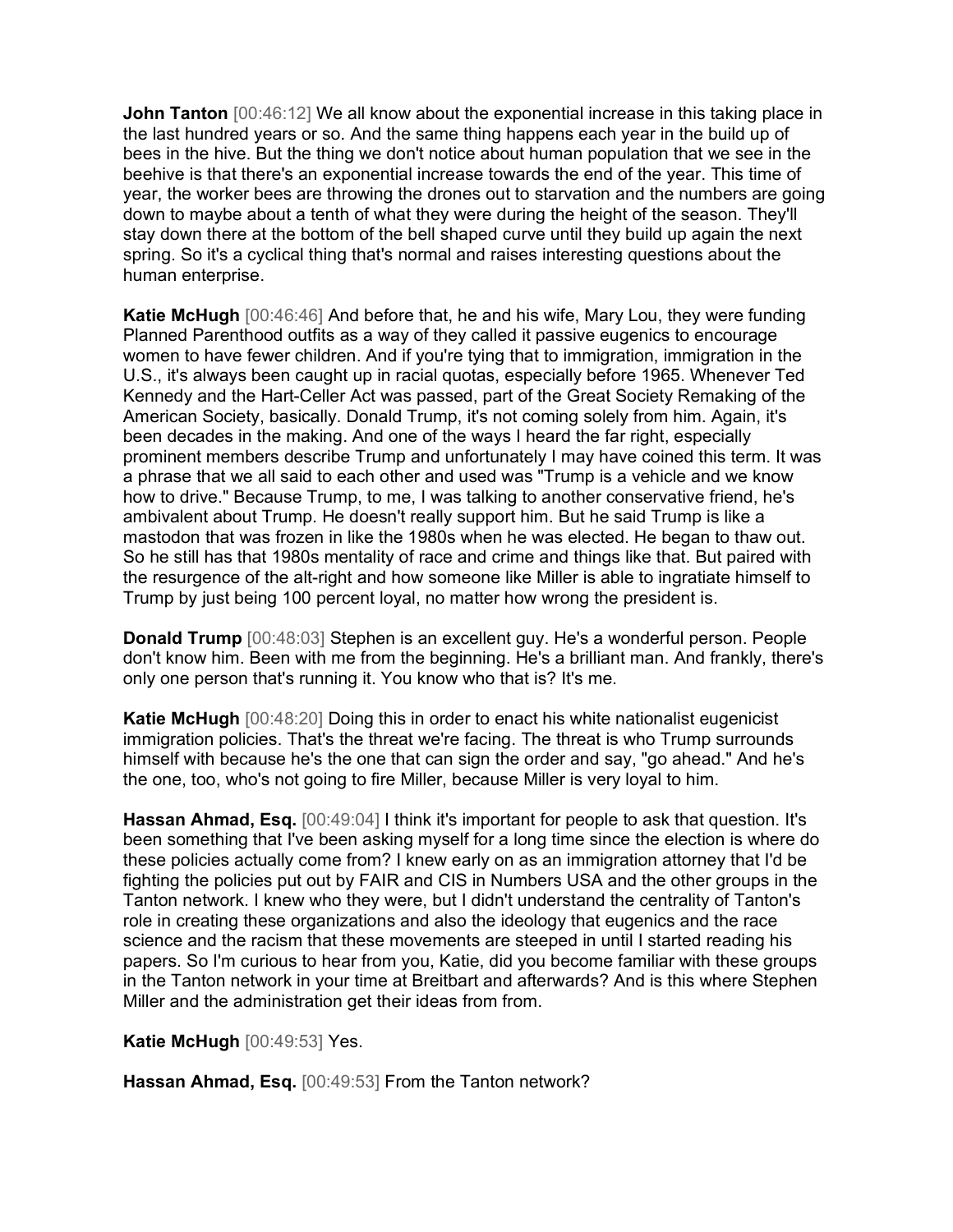Katie McHugh [00:49:54] Yes, because the Center for Immigration Studies is part of the Tanton network and Miller cited them ceaselessly. And one of the things I was describing to the SPLC was how Breitbart was not a news organization per se. It was an activist organization masquerading as news outlet. So we would receive press releases from the Center for Immigration Studies saying, "wow, look at these numbers. The era of mass immigration is upon us" because they always said mass immigration. And mass third world immigration with the racial tinge to it as well. And so these press releases were presented to us and we simply were instructed to write them up. No fact checking. I was never told "Why don't you call the Cato Institute and read the numbers and try to get another perspective." Or "Brookings just did another study on immigration and labor laws, why don't you talk to this analyst", nothing. We simply wrote it up as fearmongering. And Miller, interestingly, too, as we see in the e-mails, he had embargoed material from Center for Immigration Studies and would receive this from them and then pass it on to me and other reporters saying "this is embargoed until 6 p.m. on Tuesday." And I had to ask why is a senator's office holding embargoed press releases from a seemingly nonpartisan think tank? And I have to ask, too, why did no one at Breitbart raise a question saying, "why is a senator's office dictating our political news coverage?" I don't see Elizabeth Warren calling in to The Washington Post saying, "hey, we have an op ed from Elizabeth Warren, but you have to put it under Washington Post staff and then make it the lead of your paper." And then The Washington Post saying, "OK, let's do that," because that's exactly what happened with Center for Immigration Studies and just working with Stephen Miller in general with the way that he directed coverage. And I believe there had to be 38 to 40 of those e-mails where he referenced data points from Center for Immigration Studies, which is, of course, founded by eugenicist John Tanton. And I think people need to have longer memories, especially the press, and understand where this material is coming from and the motivating ideology behind it, which is very dangerous and poses enormous risks to the most vulnerable people in our society.

Hassan Ahmad, Esq. [00:52:10] I've been trying to tell that story and find out what's more about that ideology in my lawsuit to unseal John Tanton's papers sealed away until 2035 at the University of Michigan. What do you think I'll find? What you think we'll find in there?

[00:52:23] I'm not as well-versed in Tanton's writings, as many experts and as you are, but I think it will be helpful to point out that I can draw a parallel between the Tanton papers and the Miller emails here, because it's very important for the public to realize that Stephen Miller is recommending this book called Camp of the Saints to reporters and to heads of media companies. I would be very interested to see what John Tanton said in his unguarded moments about eugenics and about people who are not whites, about Madison Grant, about Calvin Coolidge in particular saying, "how do we whitewash this? So does doesn't seem as scary. We're not talk about sterilization. We're talk about limiting certain population groups and just doing exclusionary, racially targeted immigration policy." I think if we have this in explicit words, coming straight from the source it is very important for public transparency. And then we can ask groups like Center for Immigration Studies, which is a hate group as designated by the Southern Poverty Law Center, and they just lost the lawsuit trying to sue the SPLC for libel. Yes. Well, I guess you just tossed it right out. And to ask and this is a good way of defining our public discourse. We tried to get out of this dark period of American history saying "why are we quoting hate groups who get their money from a eugenicist and treating them as a legitimate part of public discourse?"

Hassan Ahmad, Esq. [00:53:43] And folks from C.I.S. are on the Hill testifying at every immigration subcommittee hearing. They're putting out white papers and are getting quoted in the press. What questions do you think the press should be asking about? What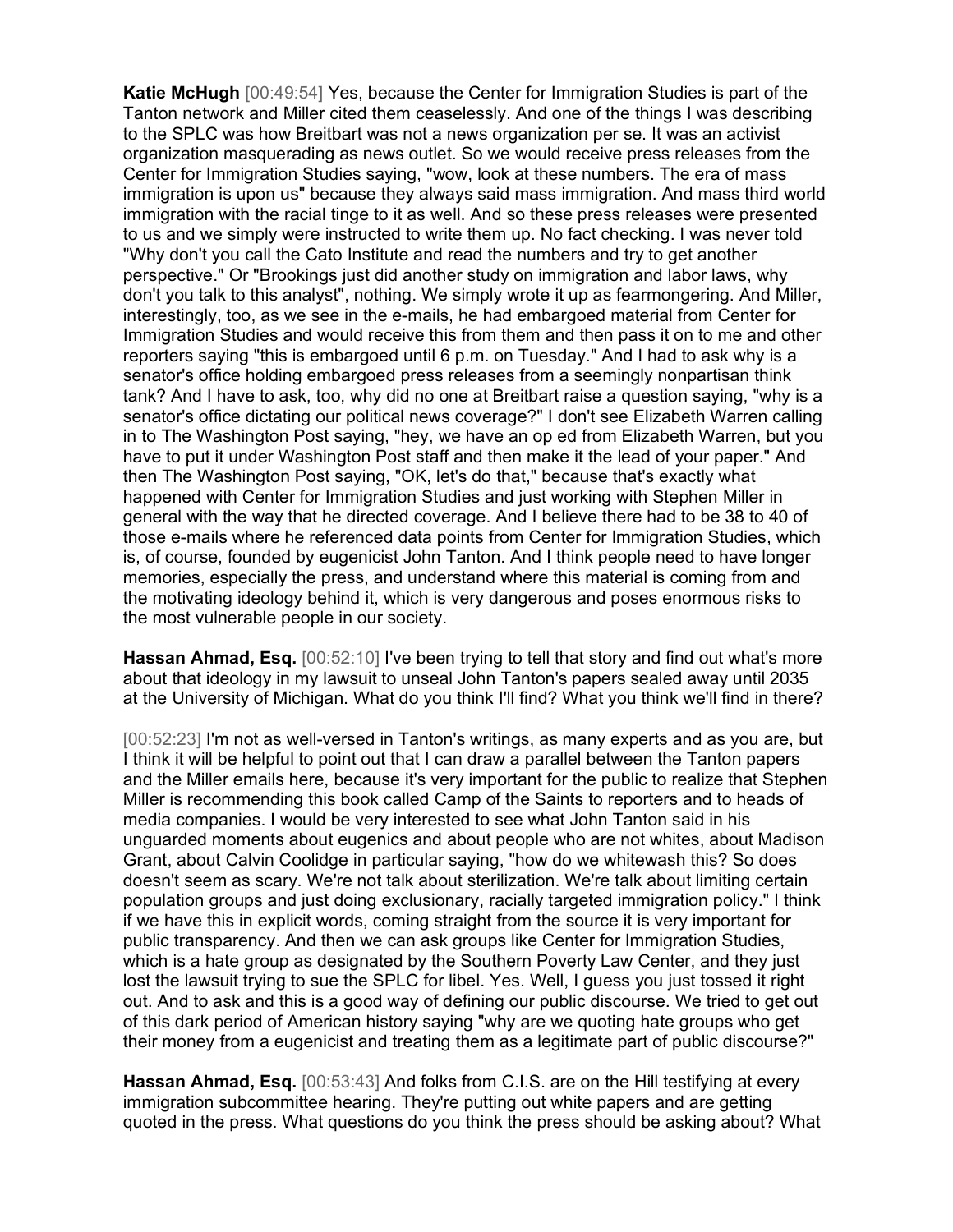should our elected officials be asking these groups? You've mentioned a couple of different questions, but I'm curious to hear your thoughts on what should we be asking these groups?

Ka [00:54:03] I would ask them, "why are you presenting yourself as a neutral, unbiased source that's nonpartisan?" Whenever you are giving embargoed press releases to senators offices and you are receiving funding from an avowed eugenicist who wanted to curb population growth in regarding immigration and build it specifically off racial quotas, and who specifically opposed the 1965 Immigration Nationality Act because it created policies which derogatorily called chain migration- meaning if one family member moves to the U.S., then he can apply for visas to bring the rest of his family here. I don't understand why this is seen as unreasonable and to undo the 1924 Immigration Act in part-again, I'm not an expert in immigration law. I can only speak from my experience as I've written about- but to make it so that our immigration system was not completely biased in favor of a specific group of Europeans, which was based on discredited eugenics theories instead to say anyone in the world can come here and we're going to open up our country to the rest of the world. And there's different reasons why shining city on a hill, just being a more welcoming country that wasn't steeped in as much white supremacy because a lot of the changes and reforms to immigration law came because the civil rights movement was pushing so hard for equal rights and equal dignity for African-Americans. And I would ask some very blunt questions. "Do you oppose the 1965 Immigration Nationality Act? Would you support repealing the Immigration Nationality Act? Can you explain why or why not?" Ask some very blunt, direct questions and do it whenever they're testifying so they can't run away and say "no more questions" because they're not going to get up and run out of Congress once they've been sworn in. And ask them too, "how frequently did you communicate with Stephen Miller? Did Stephen Miller ever recommend Camp the Saints? You did you and Stephen Miller ever discuss white nationalist websites like VDARE and American Renaissance? Did Stephen Miller ever mention an immigrant in a positive or even neutral tone?" Ask the questions like that. I wonder what their answers will be.

Hassan Ahmad, Esq. [00:56:18] That's very powerful. And if it hasn't been said yet, John Tanton, he loved the book, The Camp of the Saints so much that he acquired the rights to republish it in his own press in 1994. It apparently had its last issue. He started this social contract press back in 1990, a quarterly journal, and it's filled with all kinds of eugenics thoughts and race based pseudoscience and the whole fear of the invasion and all these other white supremacist ideologies, core beliefs that you've identified, Katie. And it's been published for the last 30 years. John Tanton died in July of 2019. And apparently it had his last issue, which is, I guess, something to be celebrated. But on the other hand, I'm concerned that perhaps it served its purpose. And there's so many people from the Tanton network now inside the administration creating this policy. And Tanton might be gone, but his thought lives on and we're seeing it turn into policy. We're seeing it at the border. I fight it every single day as an immigration attorney. And it's a very powerful motivator to ask that question: "where is it coming from?" It needs to be exposed. It's in the public good. And that's what's driving my desire to unseal those papers, to tell at least that part of the story. And you tell your story as well. Katie, I think, tells another huge chunk of it.

Alyssa Milano [00:57:31] Katie, I'm just wondering, do you feel like you've been deprogrammed in a way? Because you've said some really horrible, hurtful things and to see how far you've come in two years, I'm wondering if you have any advice for people that feel like they are stuck in the movement who want to break out of it? And do you have any regrets?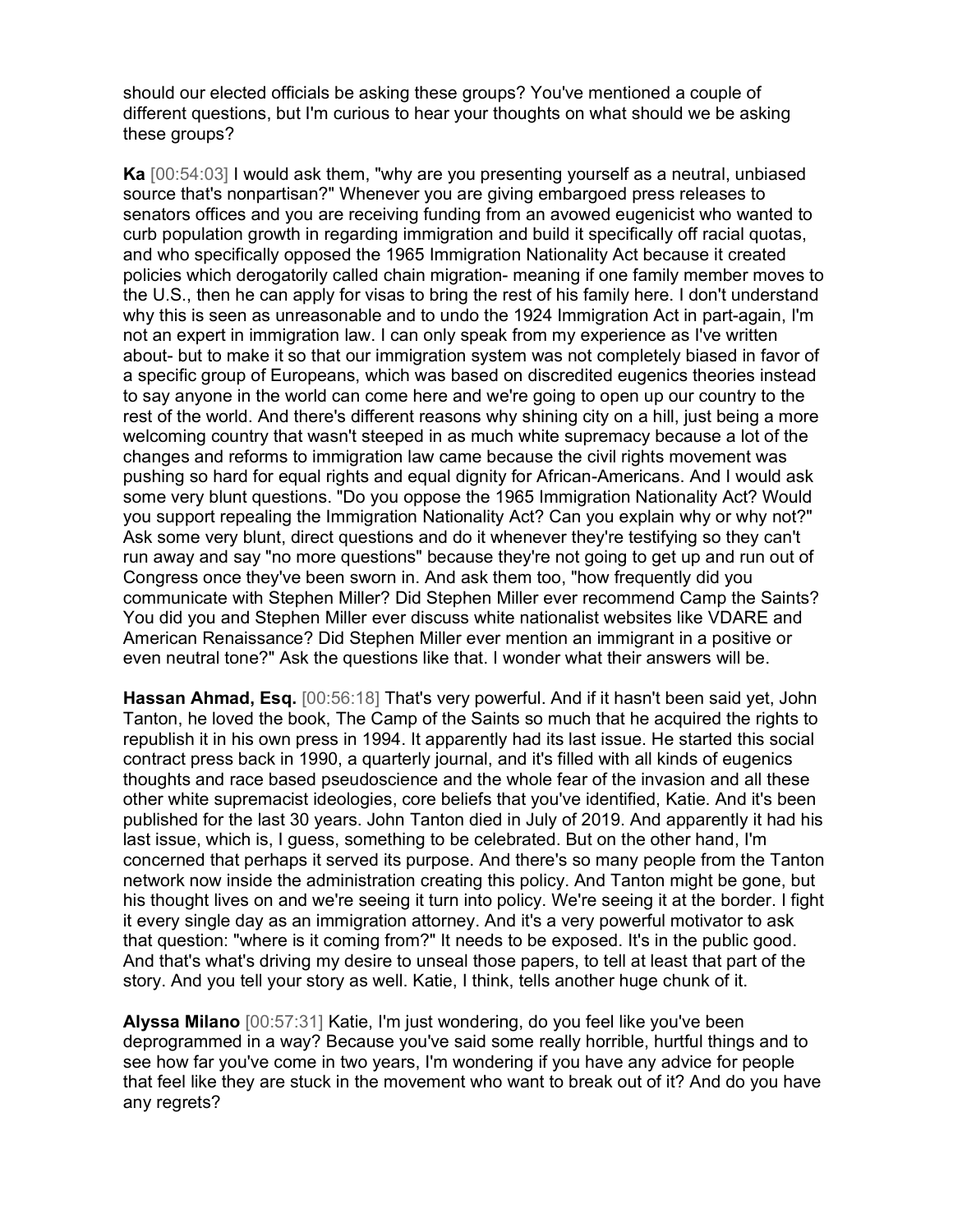[00:57:52] Oh, I have many regrets. I would say regrets about the pain that I inflicted on people who did not deserve it. Of course not. In part because I wanted to fit in to a group of radicals and was too selfish, too immature and too prideful to understand the harm I was doing. And I believe that if people want to come out of this, there's a few very important things. They have to take a fearless moral inventory and they have to accept that no matter how you're feeling, be humble and ask for help. Please ask for help. Fortunately, the right stops a lot of people who are stuck because they take different anti-fascist groups around the country, just local groups meeting together and portray them as a terrorist organization. Antifa. Like you'll be targeted by people wearing black masks who are going to reveal your home address, get you fired, get you kicked out of your home. That's nuts. But they create this big boogeyman and it scares people. It makes them hide again like on Twitter. And they're like, well, I guess my only friends now are people with weird frog avatars. And it keeps like doing a spiral of nihilism. And this a little bit weird meme culture. But you start with Pepe the Frog and you've seen these different more bizarre, weird, nihilistic iterations. It does show trajectory of people feeling more, more miserable and hopeless. So I would just say to people, if you want to get out, don't announce it. First of all for your own safety. And second of all, because you're going to need receipts. I really encourage people to archive everything. Take as many screenshots as you can. Screencap those text messages. Save everything. Download it. Have it verified. Because I'm a researcher I'm a little bit OCD about this, having multiple backup copies of everything. But it's important because when people tell their stories, they're able to trace their thinking and to trace other malignant actors, because you do have people caught up in this and then you have real ideologues like Miller. And just to say, "this is what I saw. I'm asking for help. I don't know if this can be useful to prevent more harm from happening in the future, but here's my material. Here's what I saved." But also, don't think that that's the only condition of your redemption. Reaching out to organizations like Life After Hate and talking to people who call themselves anti-fascists because there's no two sides to fascism versus anti-fascists. The anti fascists are right. No matter what. OK, and I've actually had excellent conversations with many people who are anti-fascist activists who are very kind to me and saying, "we're glad you're out. That's good." And people are kind. Hassan kindly reached out to me and said, "thank you for releasing these emails." And I think because the far right is a very small, very dark world. When I was working for Breitbart, total isolation, very sad, deeply lonely, because I just had the Internet and this company which was radicalizing me, Stephen Miller radicalizing me, colleagues radicalizing me as I radicalized them because it was a symbiotic relationship. And your world becomes very small and dark. But once you start to reach out and begin to heal, then that's just much better. It's like getting out of a dark cave: suddenly see sunlight. That's very important just for people as human beings, for their souls. Because you do need that and you deserve a life. And it's wonderful to help people. So I would just tell people who feel stuck. People can reach out if they want to. They can reach out to me. But I would just suggest reach out to organizations who are used to dealing with people who want to be de-radicalise life after hate number one recommendation. So I strongly encourage young people to contact them.

Hassan Ahmad, Esq. [01:01:19] It's really helpful. I just think it's really powerful that you worked at an anti-immigrant mouthpiece organization and you got fired from it for an Islamophobic tweet. And four years later, here you are talking to a Muslim immigration attorney with Alyssa Milano. You know, there's a certain poetic beauty in that. And I appreciate it more than you can know . Thank you.

Katie McHugh [01:01:40] I feel very blessed, very humble. I've had so much help along the way. And I just will be eternally grateful for people who whenever I reached out for help, they helped. And so I just wanna let people know that there's hope. And you don't